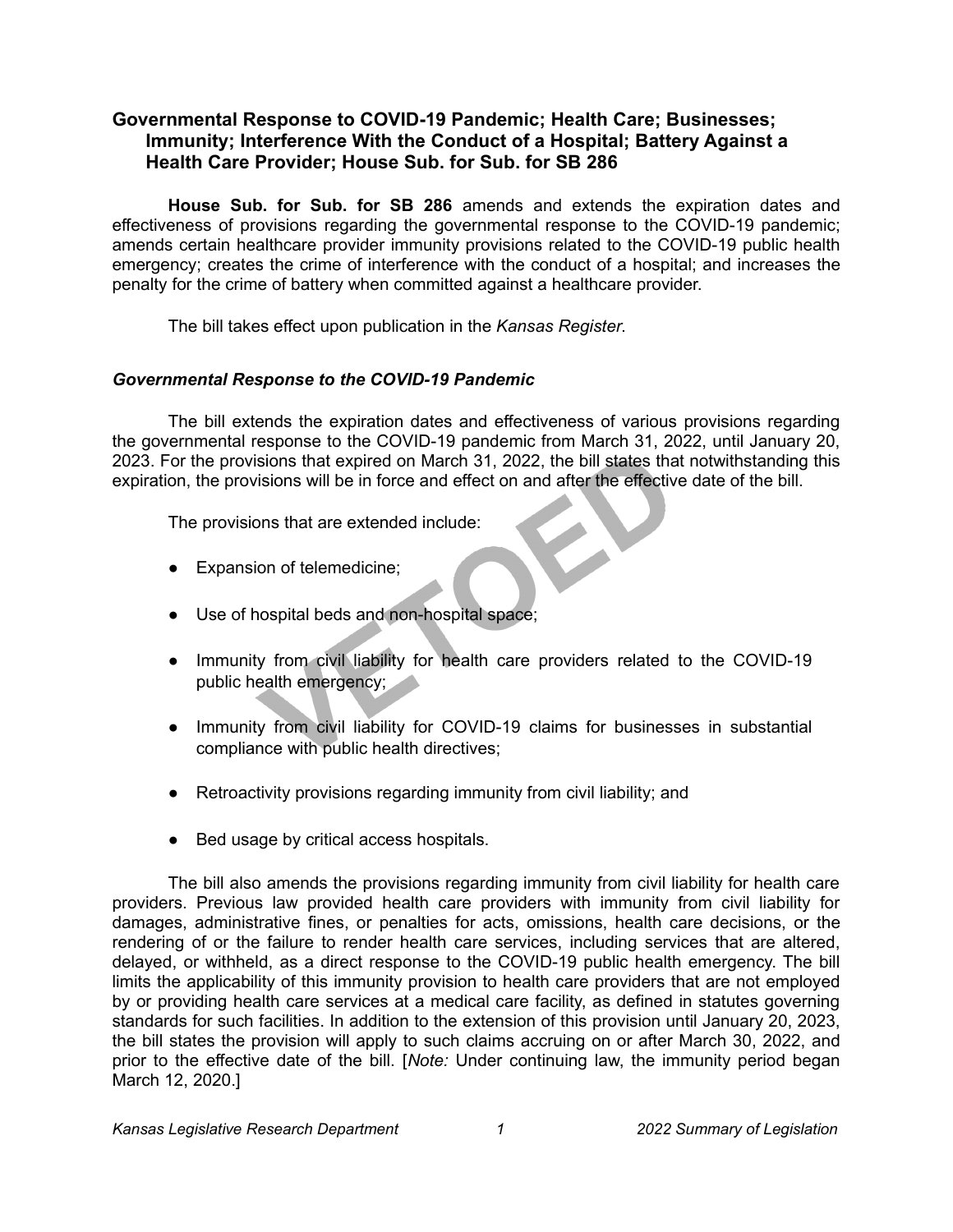For health care providers employed by or providing health care services at a medical care facility, the bill provides immunity from civil liability for damages, administrative fines, or penalties that arise out of or relate to acts, omissions, health care decisions, or the rendering of or the failure to render health care services, including services that are altered, delayed, or withheld, related to the COVID-19 public health emergency. This immunity shall not apply to a health care provider employed by or providing health care services at a medical care facility that denies health care services to a person at such medical facility based solely on such person's COVID-19 vaccination status. Additionally, the bill provides that this immunity will apply to any claims for damages or liability that arise out of or relate to acts, omissions, or health care decisions occurring between the effective date of the bill and January 20, 2023, related to the COVID-19 public health emergency, and will apply to any cause of action accruing on or after the effective date of the bill and prior to January 20, 2023.

## *Interference With the Conduct of a Hospital*

The bill creates the crime of interference with the conduct of a hospital, defined as:

- Conduct at or in a hospital so as to knowingly deny an employee of the hospital to enter, to use the facilities of, or to leave any such hospital;
- Knowingly impeding any employee of a hospital from the performance of such employee's duties or activities through the use of:
	- $\circ$  Restraint with the intent to prevent such employee from freely moving to a different location or to provide care for another person;
	- Abduction, coercion, or intimidation; or
	- By force and violence or threat thereof; or
- Knowingly refusing to leave a hospital upon being requested to leave by the employee charged with maintaining order in such hospital, if such person is committing, threatens to commit, or incites others to commit any act that did, or would if completed, disrupt, impair, interfere with, or obstruct the mission, processes, procedures, or functions of the hospital.

The bill also creates the crime of aggravated interference with the conduct of a hospital, which is defined as any of the above conduct when in possession of any weapon included in the crimes of criminal use of weapons or criminal carrying of a weapon.

For purposes of the new crimes, the bill defines "employee" to mean a person employed by, providing health care services at, volunteering at, or participating in an educational course of instruction at a hospital; and defines "hospital" to mean the same as defined in statutes governing the licensing, inspection, and regulation of hospitals.

Interference with the conduct of a hospital is a class A nonperson misdemeanor, and aggravated interference with the conduct of a hospital is a severity level 6 person felony.